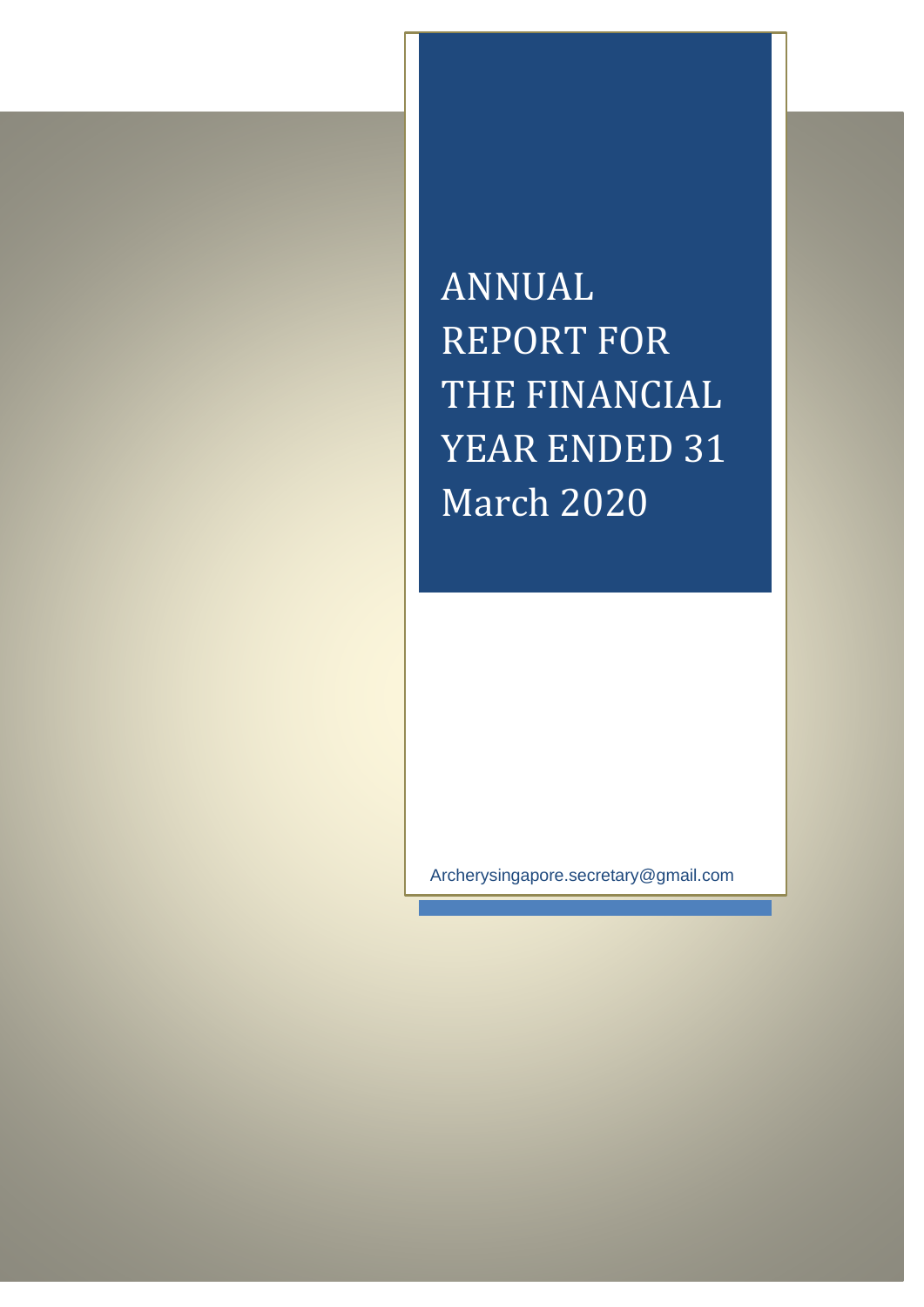

Archery Association of Singapore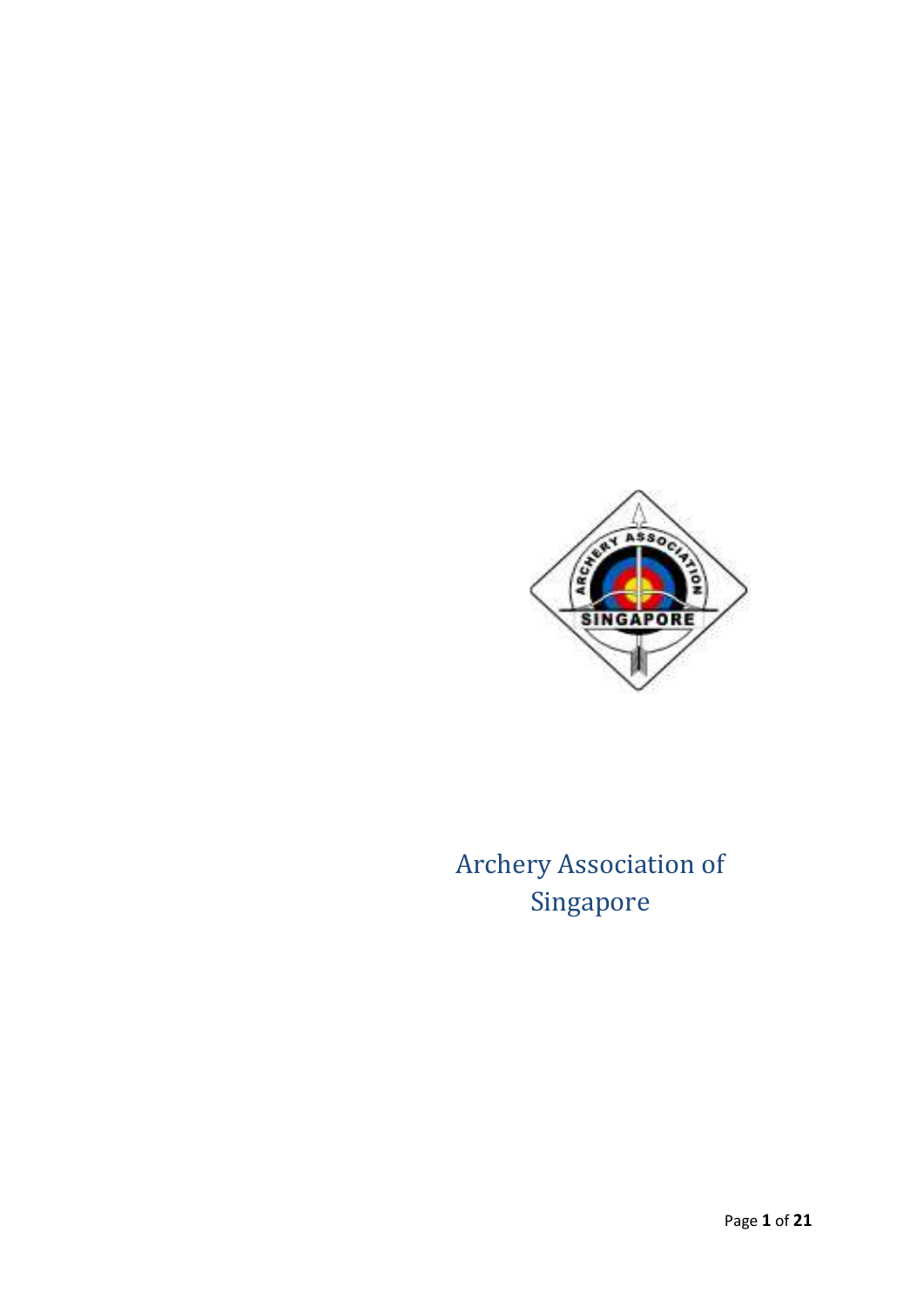# **Contents**

| About Us                                                                   | 3              |
|----------------------------------------------------------------------------|----------------|
| Purpose / Objects                                                          | 3              |
| <b>Our Vision</b>                                                          | 3              |
| <b>Our Mission</b>                                                         | 3              |
| Overview of Charity                                                        | 4              |
| Leadership                                                                 | 4              |
| <b>Organisation Chart</b>                                                  | 5              |
| Highlights of the Year                                                     | 6              |
| <b>Summary financial Performance</b>                                       | 6              |
| Our Work                                                                   | 7              |
| Meetings                                                                   | $\overline{7}$ |
| List of affiliated clubs at 31 March 2020                                  | 8              |
| Local competitions                                                         | 8              |
| Overseas Competitions attended by national team                            | 10             |
| <b>Athletes Achievement</b>                                                | 13             |
| Asia Cup Stage 2 2019, Taipei                                              | 13             |
| SEA Games Clark, Philippines, 4 - 9 Dec 2019                               | 14             |
| Asia Cup Stage 1 2020, Bangkok Thailand                                    | 14             |
| <b>Coaching Committee</b>                                                  | 15             |
| Judge Committee                                                            | 16             |
| The Year Ahead                                                             | 19             |
| Future plans                                                               | 19             |
| Acknowledgement                                                            | 19             |
| FINANCIAL STATEMENTS FOR THE FINANCIAL YEAR ENDED 31 March 2019            | 20             |
| GOVERNANCE EVALUATION CHECKLIST FOR THE FINANCIAL YEAR ENDED 31 March 2020 | 20             |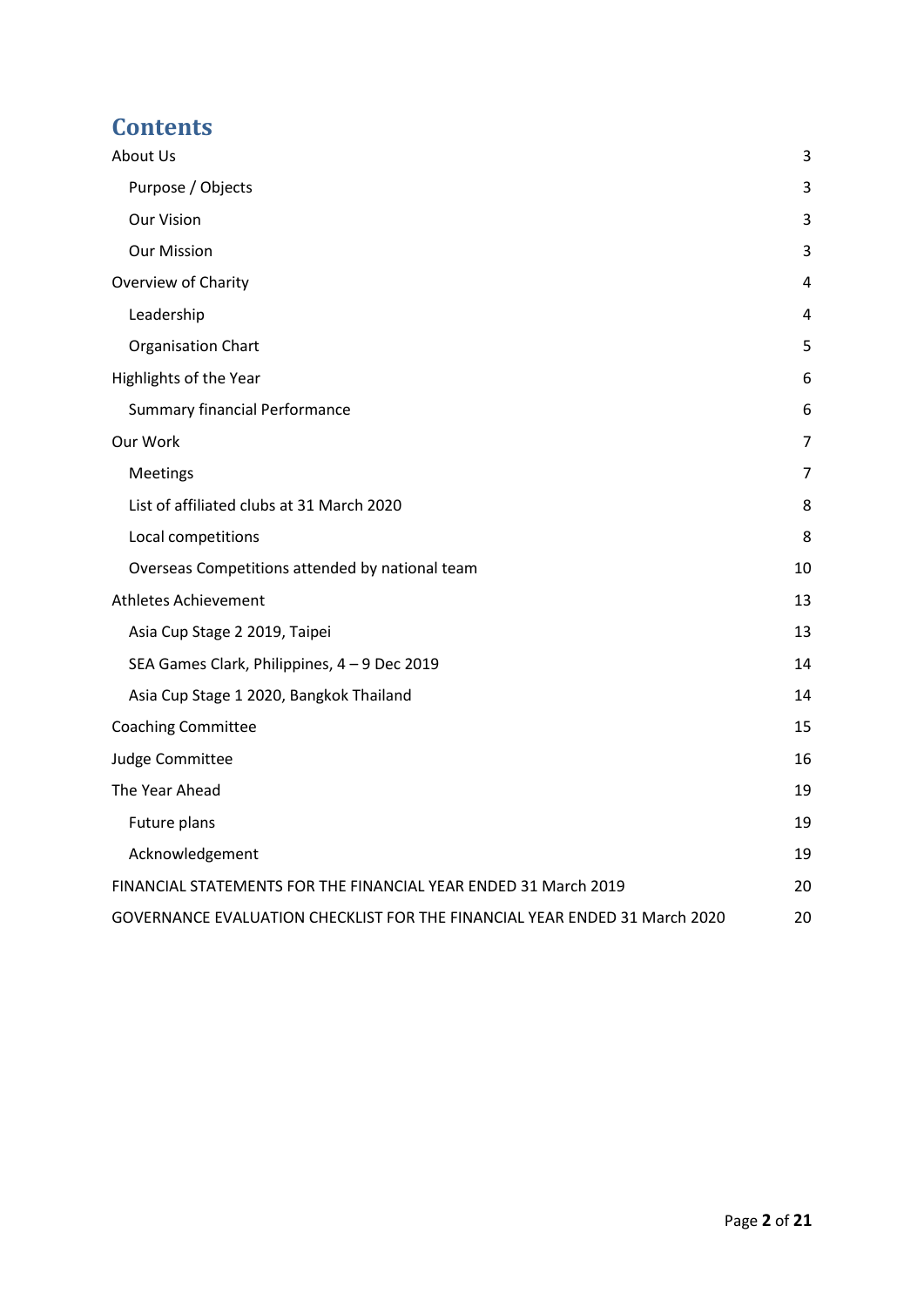# <span id="page-3-0"></span>**About Us**

### <span id="page-3-1"></span>**Purpose / Objects**

The objects of the Association are:

- a) To foster archery as a recreation, amateur and competitive sport;
- b) To provide a central meeting place for the discussion and exchange of knowledge;
- c) To develop among its members an esprit de corps;
- d) To hold sports and social events for the benefit of its members; and
- e) To contribute to, concur in, or join with any other association in any activities which are deemed, by the Management Committee, to be in furtherance of the objects of the objects of the Association or beneficial to the members.

### <span id="page-3-2"></span>**Our Vision**

Archery as the National Sport of choice

### <span id="page-3-3"></span>**Our Mission**

To develop Singapore Archery into a top elite sport in Singapore and beyond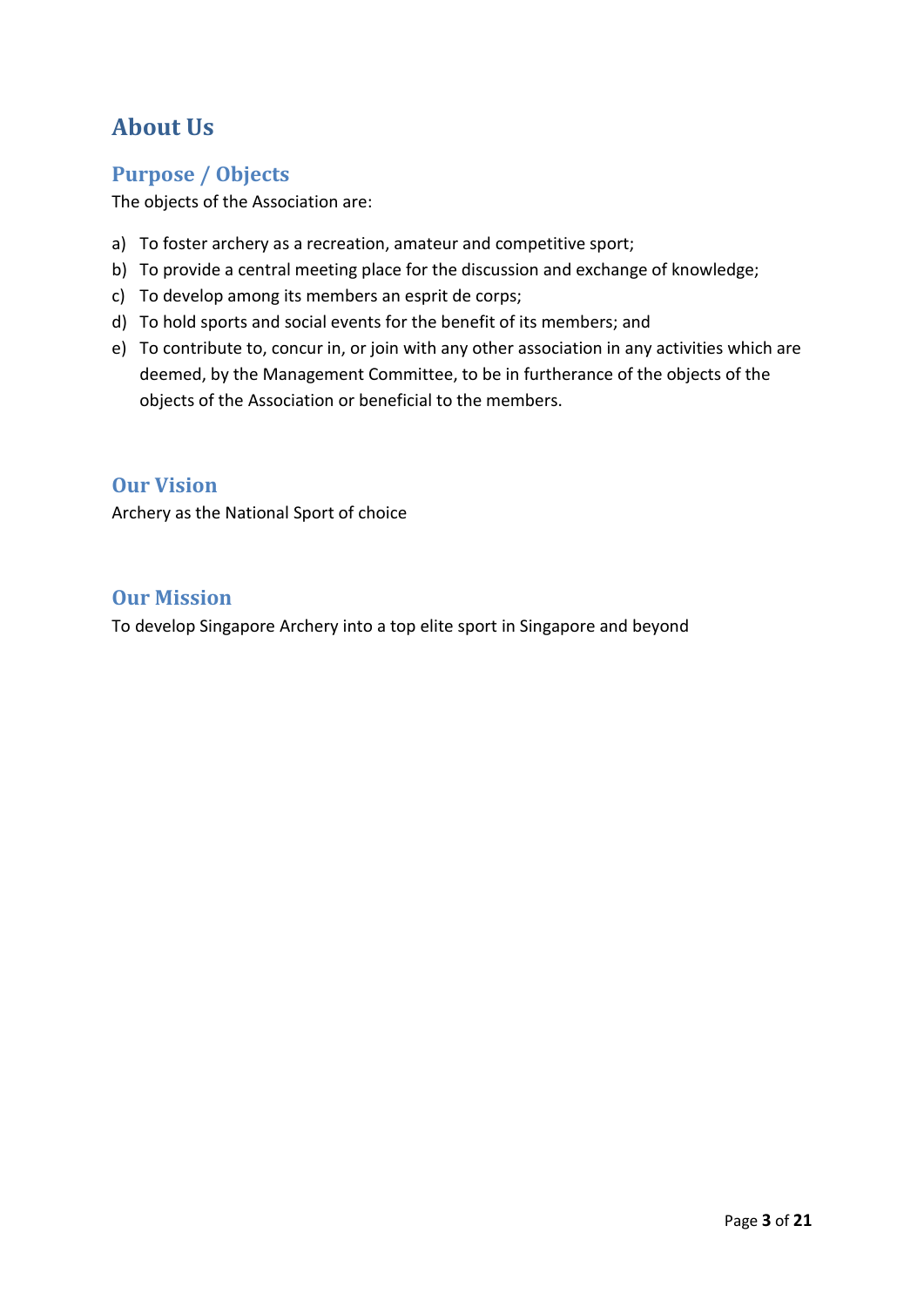# <span id="page-4-0"></span>**Overview of Charity**

Archery Association of Singapore (AAS) was registered on 22/07/1969 as the National Society Association for Archery.

AAS was registered as a charity under the Charities Act (Chapter 37) since 2011.

AAS has Constitution or Trust deed or M&AA or Rules and Regulations as its governing instrument.

| Unique Registration Number (UEN) | $\mathbf{r} = 1$ | S69SS0005C                               |
|----------------------------------|------------------|------------------------------------------|
| <b>Registered Address</b>        |                  | 3 Stadium Drive #01-33, Singapore 397630 |
| <b>Bankers</b>                   |                  | : UOB.OCBC                               |
| Auditor                          |                  | : Audit Alliance LLP                     |
|                                  |                  |                                          |

### <span id="page-4-1"></span>**Leadership**

### Management Committee

| <b>Name</b>                | <b>Current Appointment</b>                               |
|----------------------------|----------------------------------------------------------|
| <b>Wong Liang Peng</b>     | President<br>24 June 2018 - current                      |
| <b>Frankie Yat Ah Kwok</b> | Vice President<br>24 June 2018 - 29 June 2020            |
| <b>Tan Sheau Jiuan</b>     | <b>Honorary Secretary</b><br>24 June 2018 - 29 June 2020 |
| Angie Ng Pek Yan           | <b>Honorary Treasurer</b><br>24 June 2018 - 29 June 2020 |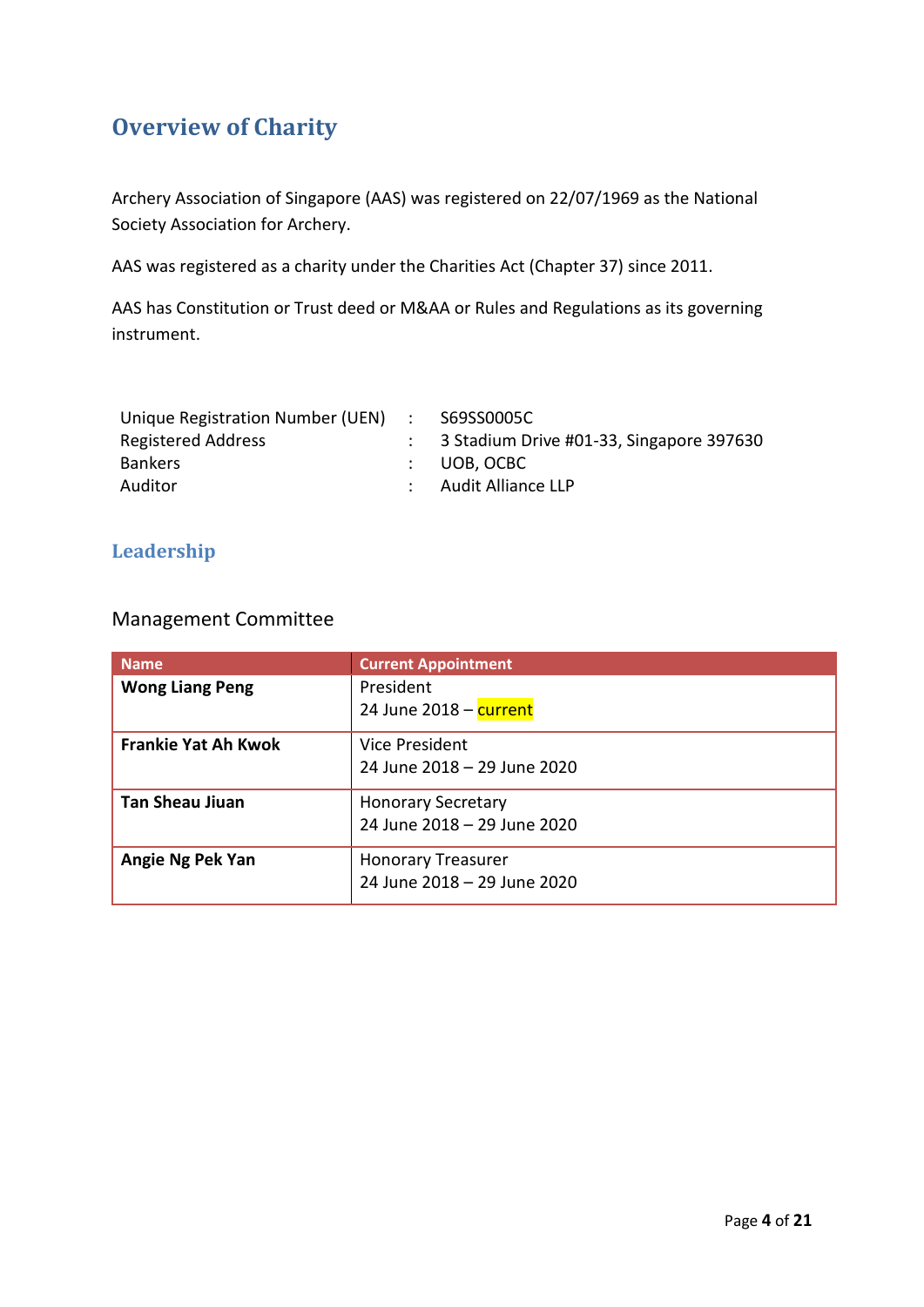#### Sub-committees

| <b>Name</b>                         | <b>Current Appointment</b>                                  |
|-------------------------------------|-------------------------------------------------------------|
| <b>Thong Kam Chuen</b>              | <b>Head of Coaching Committee</b><br>24 June 2018 - current |
| Leong Fai Keong / Tan Zheng<br>Yuan | Head of Judging Committee<br>24 June 2018 - 29 June 2020    |

### <span id="page-5-0"></span>**Organisation Chart**

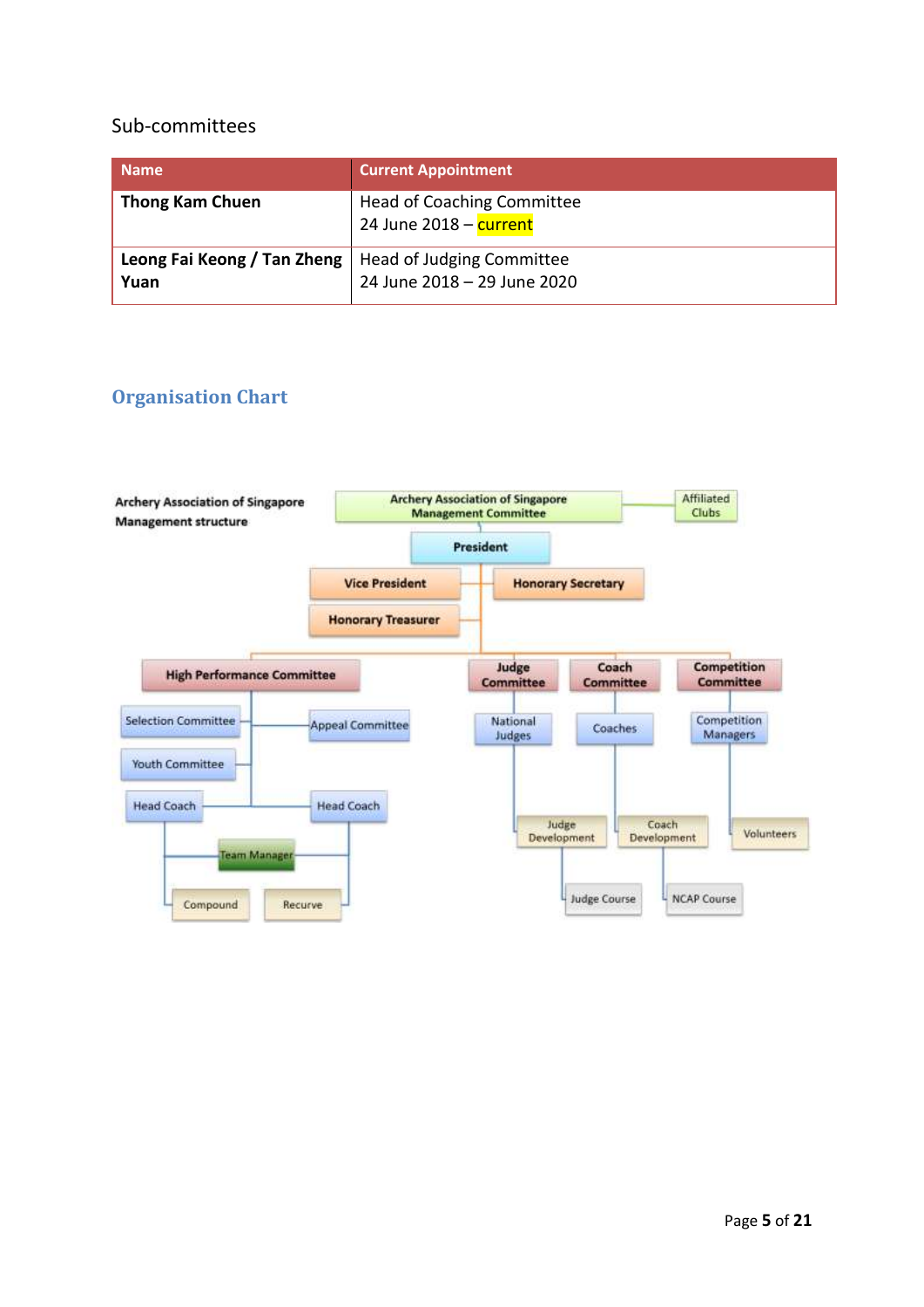# <span id="page-6-0"></span>**Highlights of the Year**

# <span id="page-6-1"></span>**Summary financial Performance**

| Total Income (\$)                                |               |  |
|--------------------------------------------------|---------------|--|
| Total Expenditure (\$)                           |               |  |
| (Deficit) / Surplus (\$)                         | $\mathcal{L}$ |  |
| Total comprehensive (Deficit) / Income $(\xi)$ : |               |  |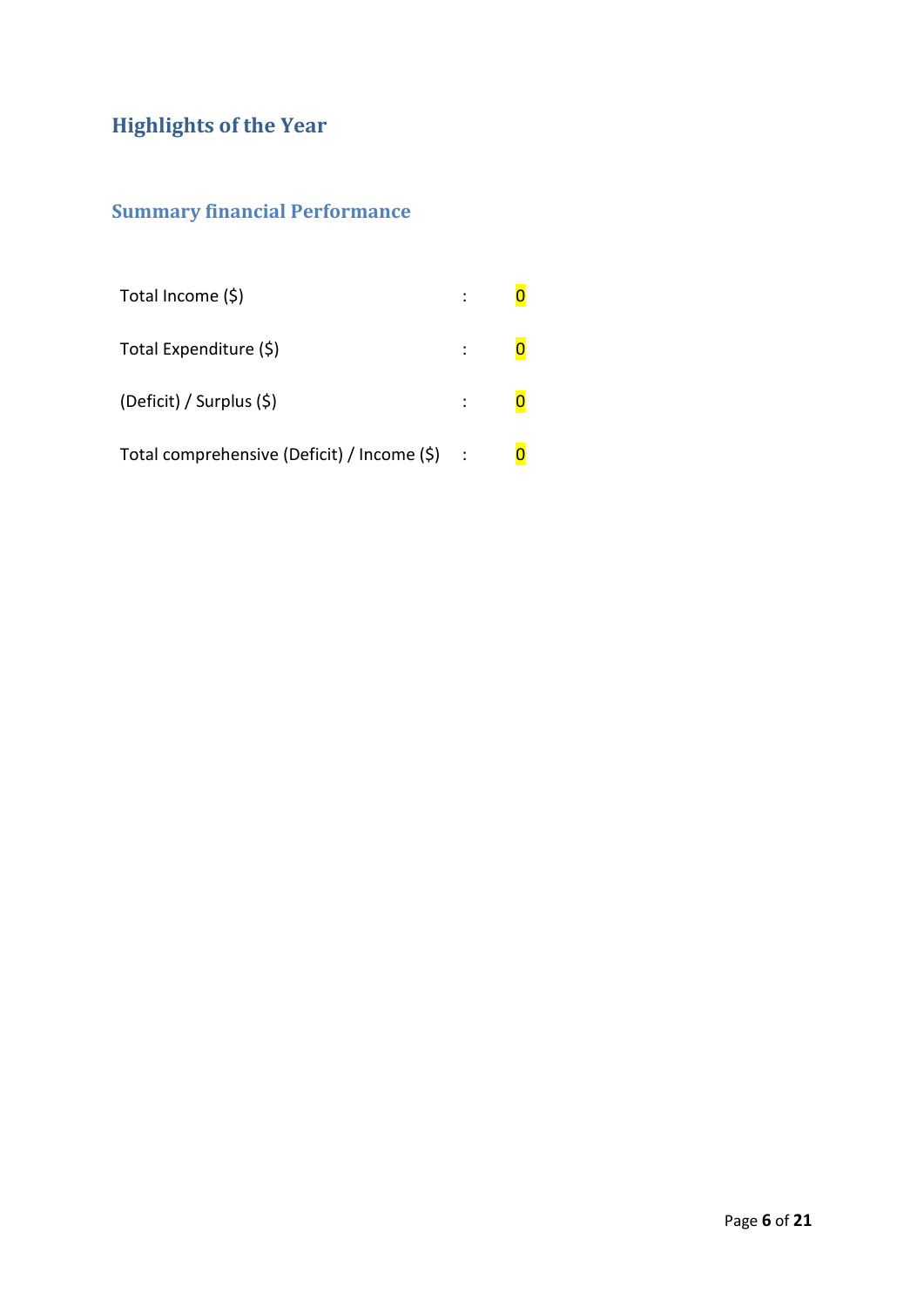## <span id="page-7-0"></span>**Our Work**

## <span id="page-7-1"></span>**Meetings**

A total of four meetings were held in FY19.

| <b>Type</b>          | Date of<br>meeting | No of clubs<br>attended | Attendance by clubs                                                                                                                                                                                                                                                                                                                                                                                    |
|----------------------|--------------------|-------------------------|--------------------------------------------------------------------------------------------------------------------------------------------------------------------------------------------------------------------------------------------------------------------------------------------------------------------------------------------------------------------------------------------------------|
| <b>AGM</b>           | 27 June            | 10                      | Arcarius Archery Club, Archery Club of Singapore,<br>Nanyang Technological University Archery Club,<br>Pasir Ris Elias Archery Club, Punggol South Archery<br>Club, SE Archery Club, Sembawang Archery Club,<br>Telok Blangah Archery Club, Singtel Recreation<br>Club, The Archery Avengers                                                                                                           |
| <b>MC</b><br>Meeting | 2 May              | 14                      | Apex Elites, Arcarius Archery Club, Archery Club of<br>Singapore, Hwang Geum Archery, Ngee Ann<br>Polytechnic, Nanyang Technological University<br>Archery Club, Pasir Ris Elias Archery Club, Punggol<br>South Archery Club, Republic Polytechnic Archery<br>Interest Group, SE Archery Club, Sembawang<br>Archery Club, Singtel Recreation Club, Telok<br>Blangah Archery Club, The Archery Avengers |
| <b>MC</b><br>Meeting | 16 Aug             | 8                       | Archery Club of Singapore, Hwang Geum Archery,<br>Pasir Ris Elias Archery Club, Punggol South Archery<br>Club, Sembawang Archery Club, Singtel Recreation<br>Club, Telok Blangah Archery Club, The Archery<br>Avengers.                                                                                                                                                                                |
| <b>MC</b><br>Meeting | 18 Nov             | 9                       | Archery Club of Singapore, Nanyang Technological<br>University Archery Club, Pasir Ris Elias Archery Club,<br>Potong Pasir Archery Club, Punggol South Archery<br>Club, SE Archery Club, Sembawang Archery Club,<br>Singtel Recreation Club, Telok Blangah Archery Club                                                                                                                                |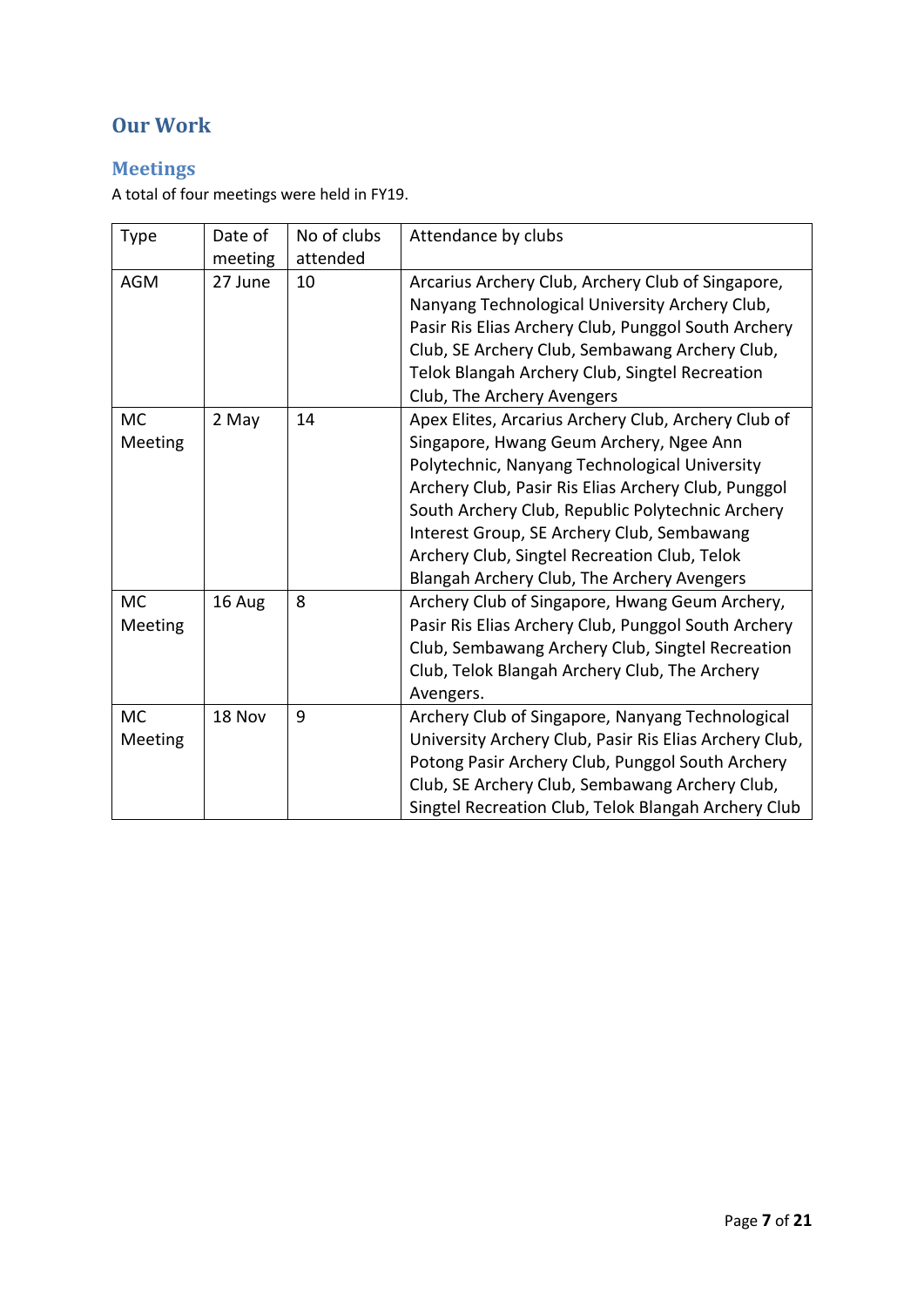#### <span id="page-8-0"></span>**List of affiliated clubs at 31 March 2020**

Apex Elites Arcarius Archery Club Archery Club of Singapore Flaming Arrows Archery Club Home Team Sports and Recreation Association (HUSRA) Horse Archery Association of Singapore Hwang Geum Archery Institute of Technical Education Kebun Baru Archery Club Nanyang Technological University Archery Club National University of Singapore Nanyang Polytechnic Ngee Ann Polytechnic Pasir Ris Elias Archery Club Potong Pasir Archery Club Punggol South Archery Club Republic Polytechnic Archery Interest Group SAFRA Archery Club Salt Light Archery SE Archery Club Sembawang Archery Club Singapore Polytechnic Sib Jum Archery Club Singapore Disability Sports Council (SDSC) SingTel Recreation Club SMU Archery Club Telok Blangah Archery Club Temasek Polytechnic Archery Club The Archery Avengers

#### <span id="page-8-1"></span>**Local competitions**

- 1) NUS Indoor Archery Championship 2019
- 2) National Inter-School Archery Championship (NISAC) 2019
- 3) Singapore National Games (SNG) 2019
- 4) Singapore Youth Olympic Festival 5 7 July 2019
- 5) Singapore Archery Open 2019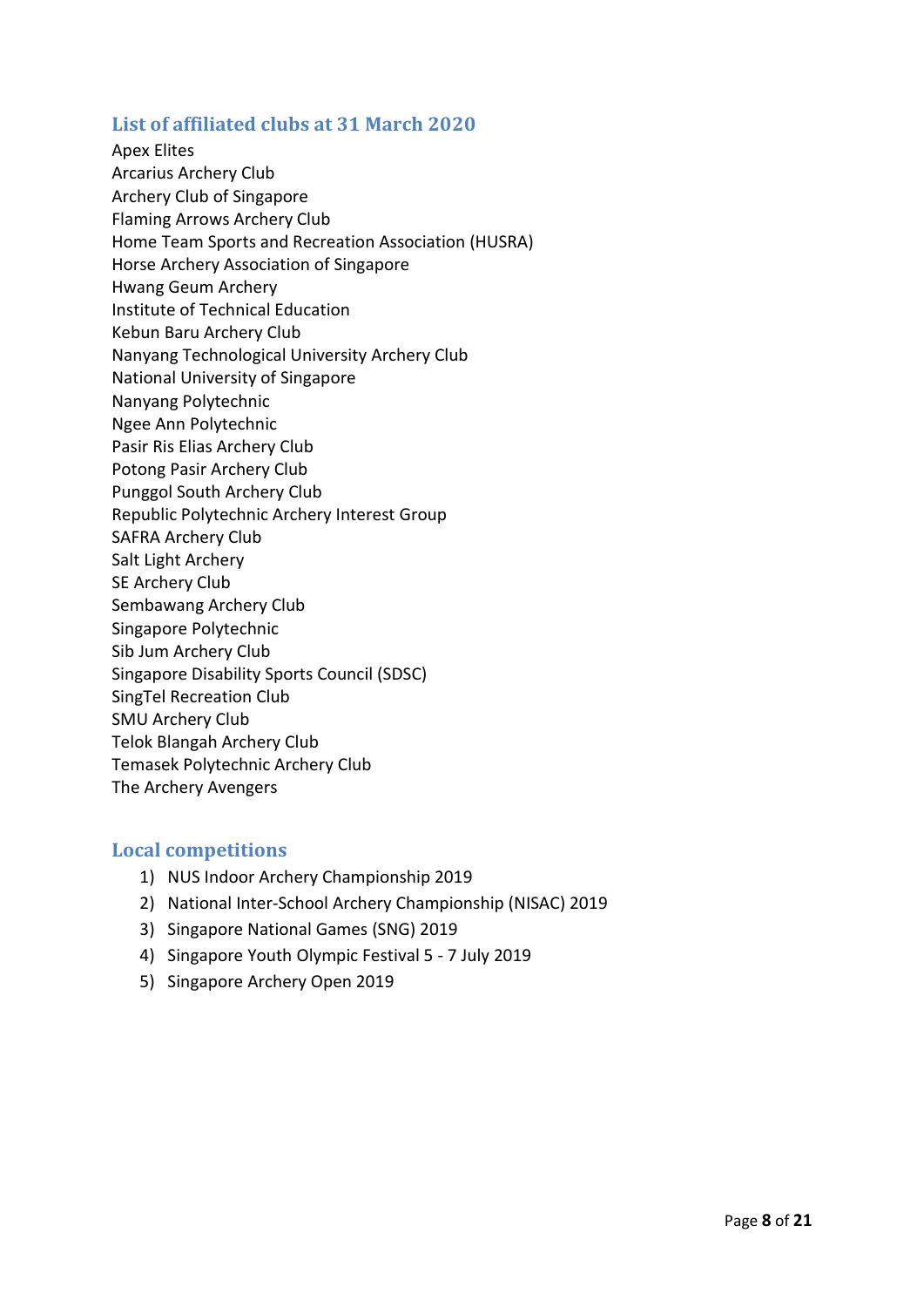

National Inter-School Archery Championship 2019



Singapore Youth Olympic Festival 2019



Singapore Archery Open 2019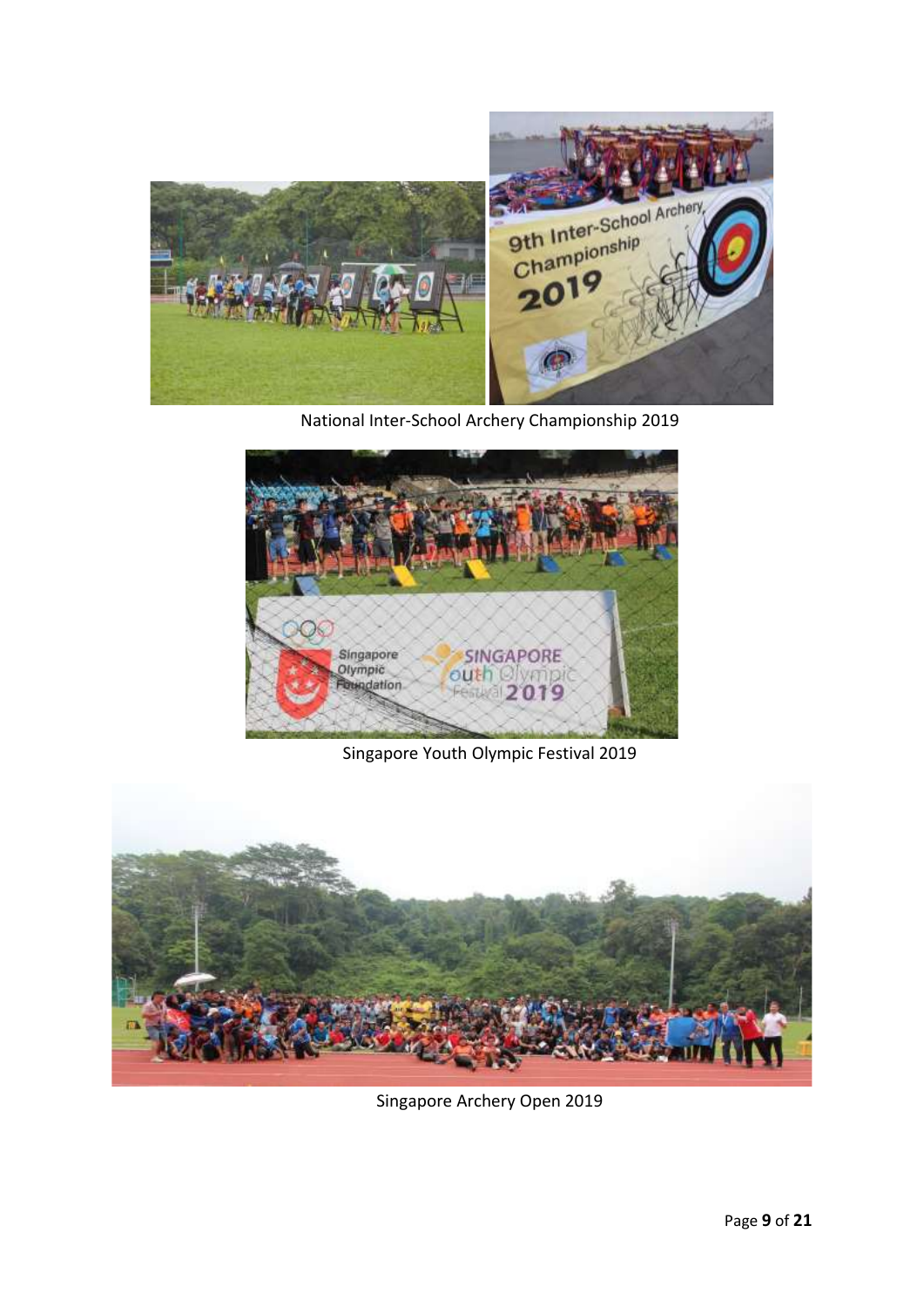### <span id="page-10-0"></span>**Overseas Competitions attended by national team**

- 1) 2019 Hyundai Archery World Cup Stage II Shanghai, China, 5 12 May 2019
- 2) 2019 Hyundai World Archery Championships 's-Hertogenbosch, Netherlands, 9 16 June 2019
- 3) Asia Cup World Ranking Tournament Stage 2 Taipei, 1 8 Aug 2019
- 4) Asia Cup World Ranking Tournament Stage 3 Clark City, Philippines, 8 15 Sep 2019
- 5) 2019 Asian Archery Championships Bangkok, Thailand, 22 28 November 2019
- 6) SEA Games Clark, Philippines, 4 9 Dec 2019
- 7) Asia Cup World Ranking Tournament Stage 1 Bangkok, Thailand, 9 14 Mar 2020



Compound women team testing the final stage at World Cup Shanghai



Team Singapore Representation for World Archery Championships Netherlands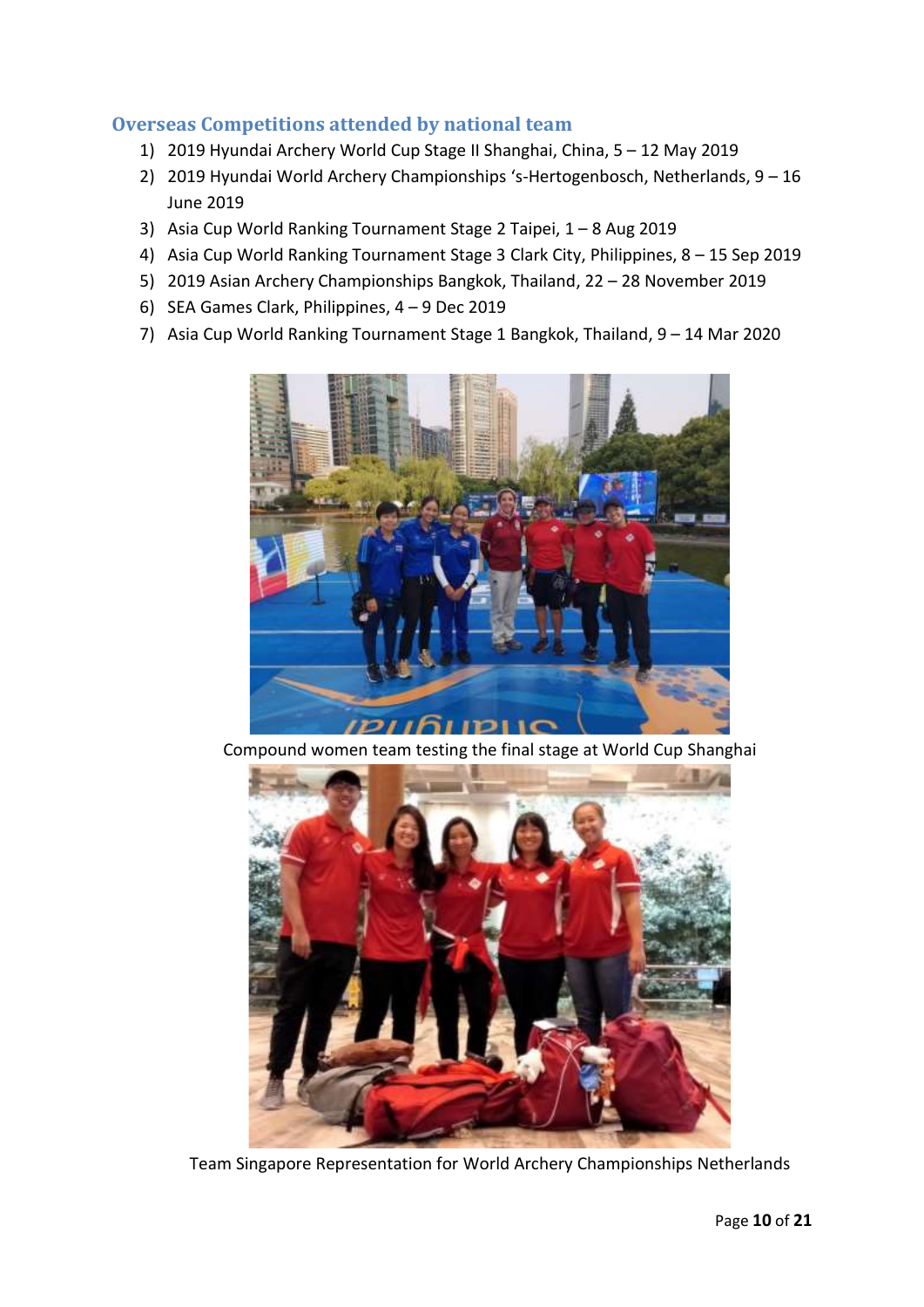

Team Singapore representation at Asia Cup 2 Taipei with chief judge Frankie HOONG and Pecilius TAN as judge



Team Singapore representation for Asia Cup Stage 3 Clark City, Philippines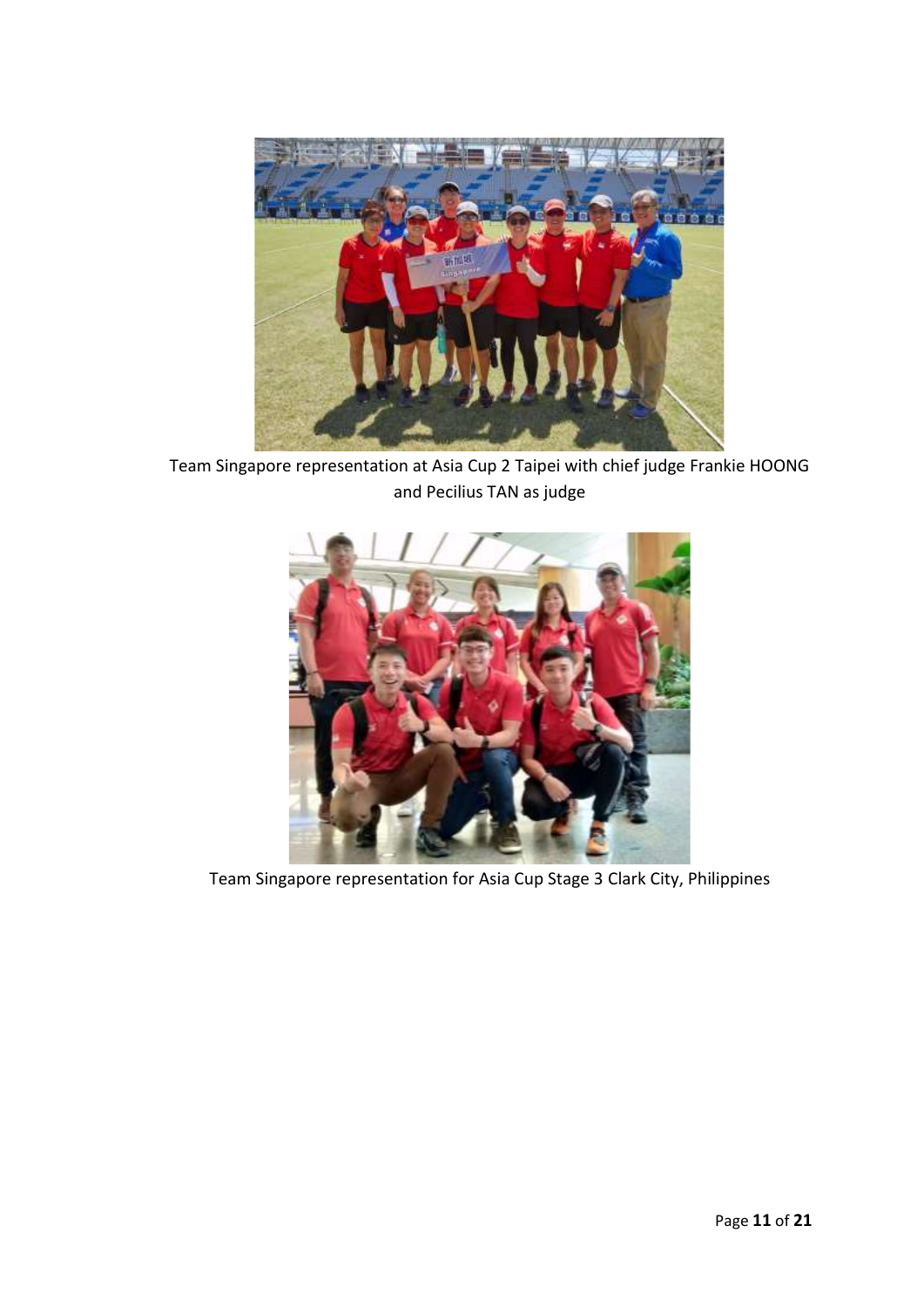

Team Singapore representation for Asian Archery Championship Bangkok, Thailand



SEA Games Team Singapore representation with Team manager Edelin WONG and Ken ANG, sports psychologist Joshua CHUA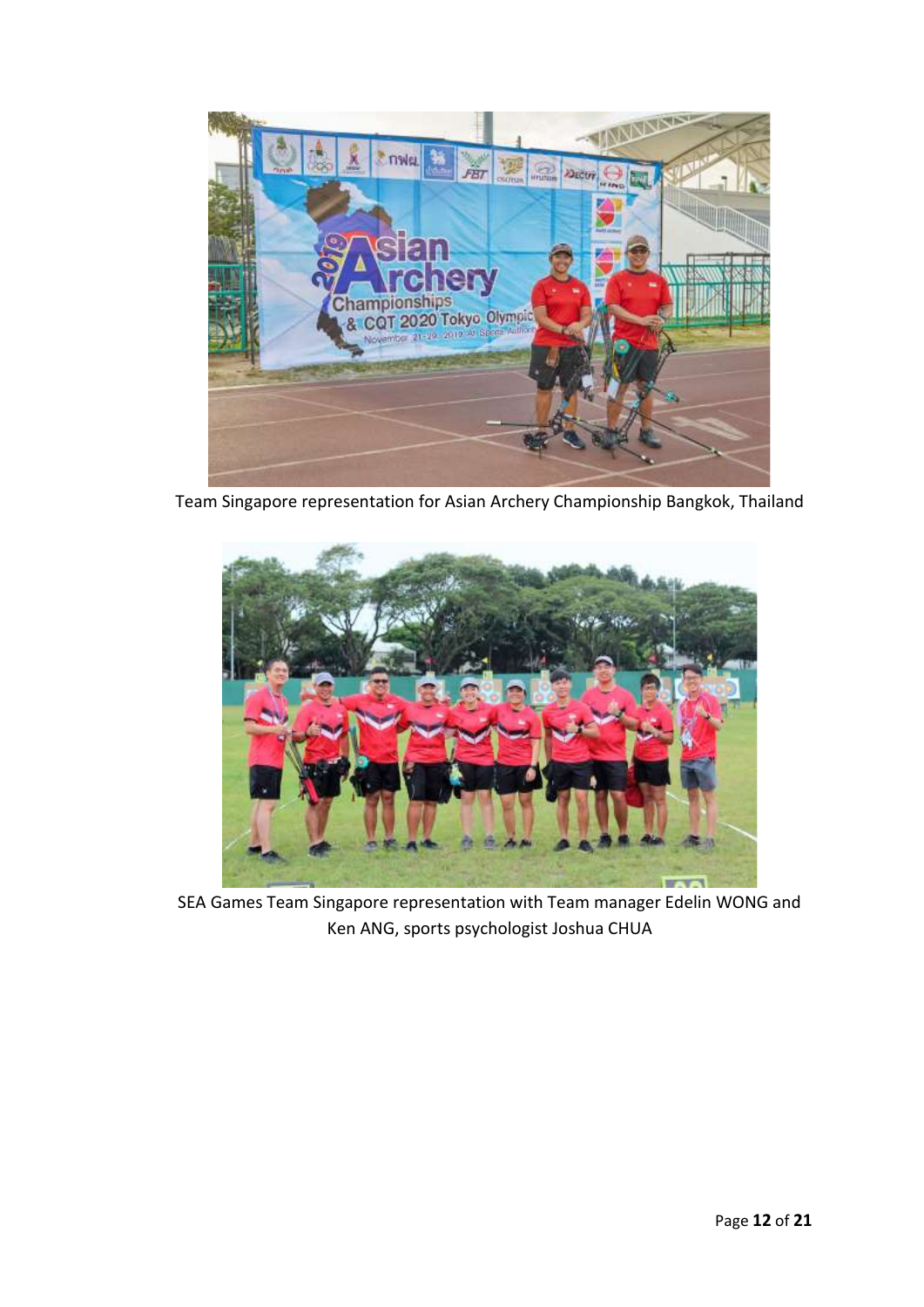

Singapore archers at Asia Cup Stage 1 Bangkok



Kelly YUEN, photographer, judges KOR Jia Min & Frankie HOONG, with Team Singapore representation

### <span id="page-13-0"></span>**Athletes Achievement**

### <span id="page-13-1"></span>**Asia Cup Stage 2 2019, Taipei**

Contessa LOH won the silver medal individual compound women category after a shoot-off with WANG Lu-Yun (TPE). Ranked 3<sup>rd</sup> after the ranking round, Contessa encountered HSU Yen-Hua (TPE) in the quarterfinals, before shooting against Nur Aina Yasmin HALIM in the semi-finals.

The compound men's team and mixed team were ranked 4<sup>th</sup>. The compound men's team consists of GOH Jun Hui, LEE Chung Hee Alan and PANG Toh Jin, while the mixed team was made of up Contessa LOH and LEE Chung Hee Alan.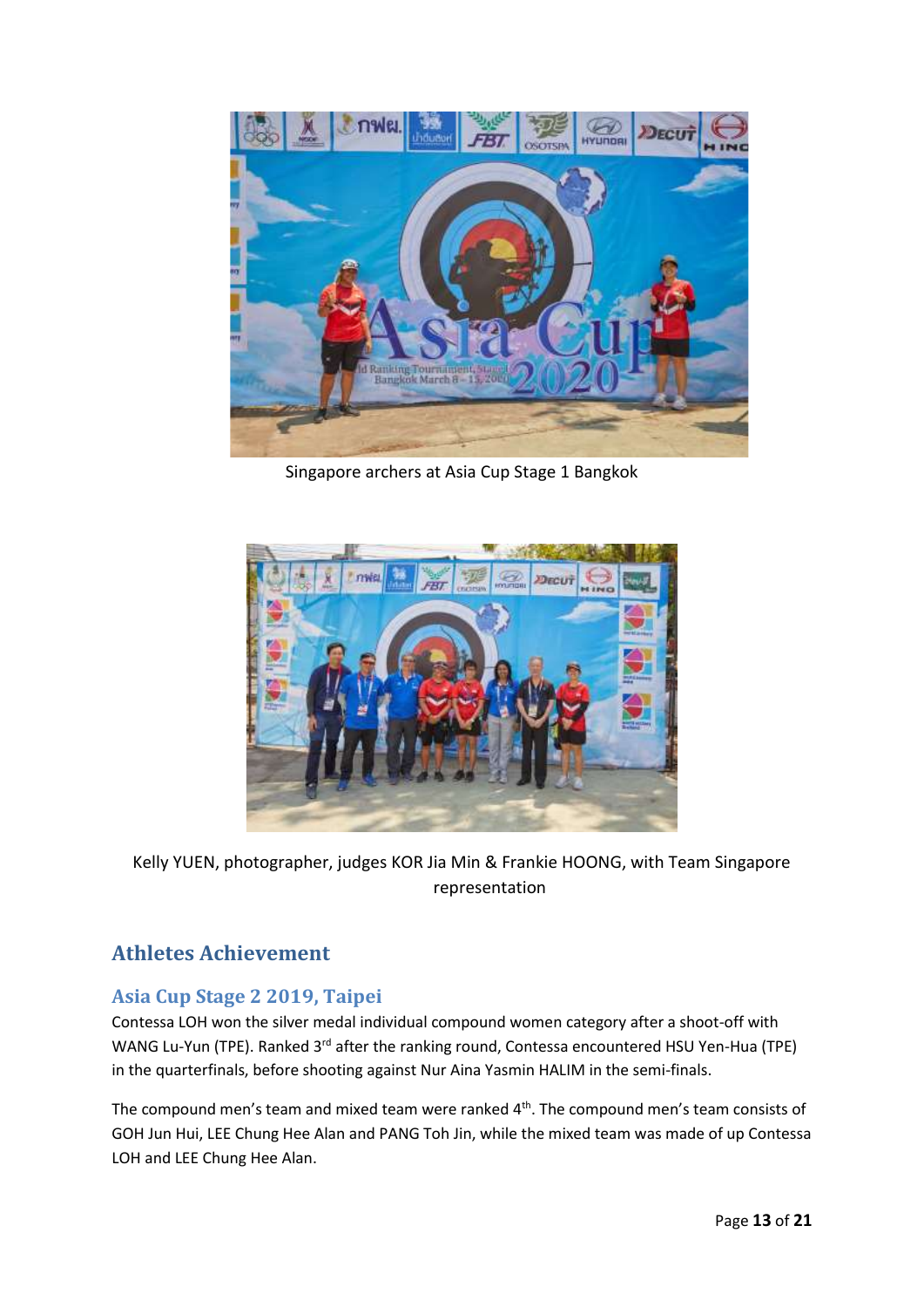

Compound men team consisting of PANG Toh Jin, Alan LEE and GOH Jun Hui

### <span id="page-14-0"></span>**SEA Games Clark, Philippines, 4 – 9 Dec 2019**

Despite knocking out ranked 1<sup>st</sup> Resky Triya ADRIYANI (IND) in the quarterfinal, Contessa lost out marginally to KAEWCHOMPHU Kanoknapus (THA) in the semi-finals and Hlang SU SU (MYA) in the bronze medal match. Contessa was ranked 4<sup>th</sup> overall.

### <span id="page-14-1"></span>**Asia Cup Stage 1 2020, Bangkok Thailand**

Contessa LOH won the gold medal in women individual compound with a walkover as her opponent had to return due to the changes in COVID-19 pandemic situation. Ranked 5<sup>th</sup> in the ranking round with a score of 674, Contessa won against 4<sup>th</sup> ranked Viktoriya LYAN (KAZ) in the quarterfinals 145 to 140, before moving onto the semi-final and winning against  $1<sup>st</sup>$ ranked Adel ZHEXENBINONA (KAZ) by 1-point margin.

Another Singapore representative Madeleine ONG finished with an overall ranking of 6 in the individual compound women category.



Award ceremony of individual compound women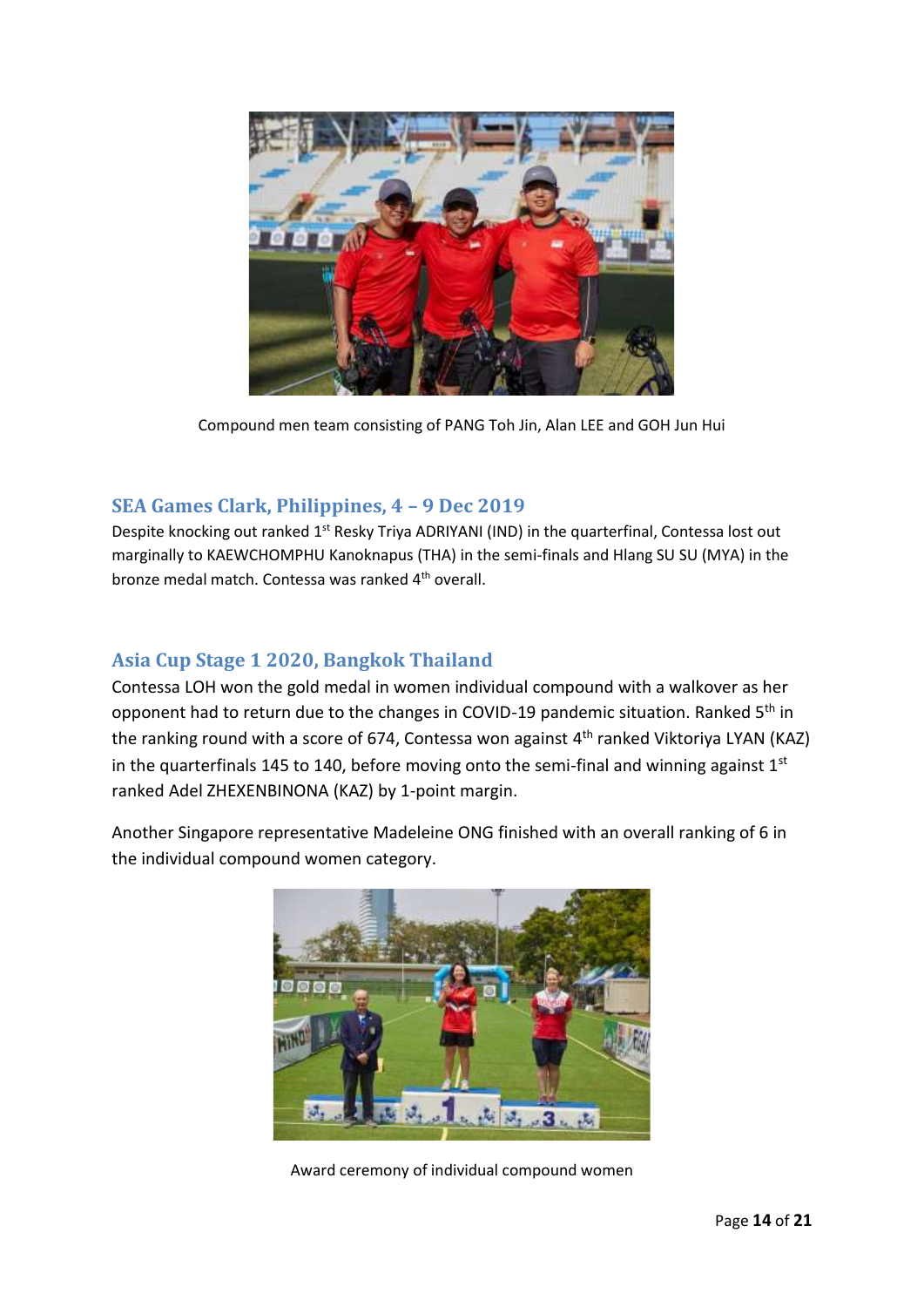## <span id="page-15-0"></span>**Coaching Committee**

AAS Coaching Committee Annual Report ( $1<sup>st</sup>$  April 2019 – 31st March 2020)

**2019 Mel Nichols' Compound Coaches Seminar and Workshop** in Bangkok on 17 – 23 September 2019 was by Coach Mel Nichols (Number One World Class Compound Coach from USA) at Bangkok Archery Center.

Six coaches from AAS, Rachel Sng, Gordon Thong, George Loh, Angie Ng, Contessa Loh, Ali Bin Awang attended the above workshop in Bangkok and had gained good knowledge on Compound Archery Technique. On their return, a **workshop sharing session** was conducted by the six coaches on 26 Oct 2019. Each coach selected a topic and presented to our fellow coaches.

**SG Coach Technical Level 1** bridging course was conducted on 26 Aug 2019 and seven archers from AAS affiliated Clubs successfully passed the practical assessment test and were presented with SG Coach Technical Level 1 Certificate on 18 Nov 2019 by our AAS President.

The 7 new SG Coach Level 1 (Archery) coaches were:

Chua Kian Hon Colin Lee Chung Hee Alan Sim Sheng Xiang Barry Fung Yoong Sin Ong Shey Tene Sion Teo Wei Xiang Ooi Tong Aun

#### **Curriculum Development SG-Coach Archery Integrated Program:**

On 27 March 2015, CoachSG announced that SG-Coach Programme replaces the National Coaching Accreditation Programme (NCAP). To sync with CoachSG, AAS had taken step and engaged a vendor to convert our existing Coaching NCAP syllabus to an Integrated Curriculum which include the theory, basic sport science and technical parts of the course.

The work for the Integrated Curriculum had started on mid Mar 2020 and in progress, the Scheme of work had been drafted and most of the non-technical modules were completed. The technical area is work in progress. We are also engaging WA to help up in the technical area.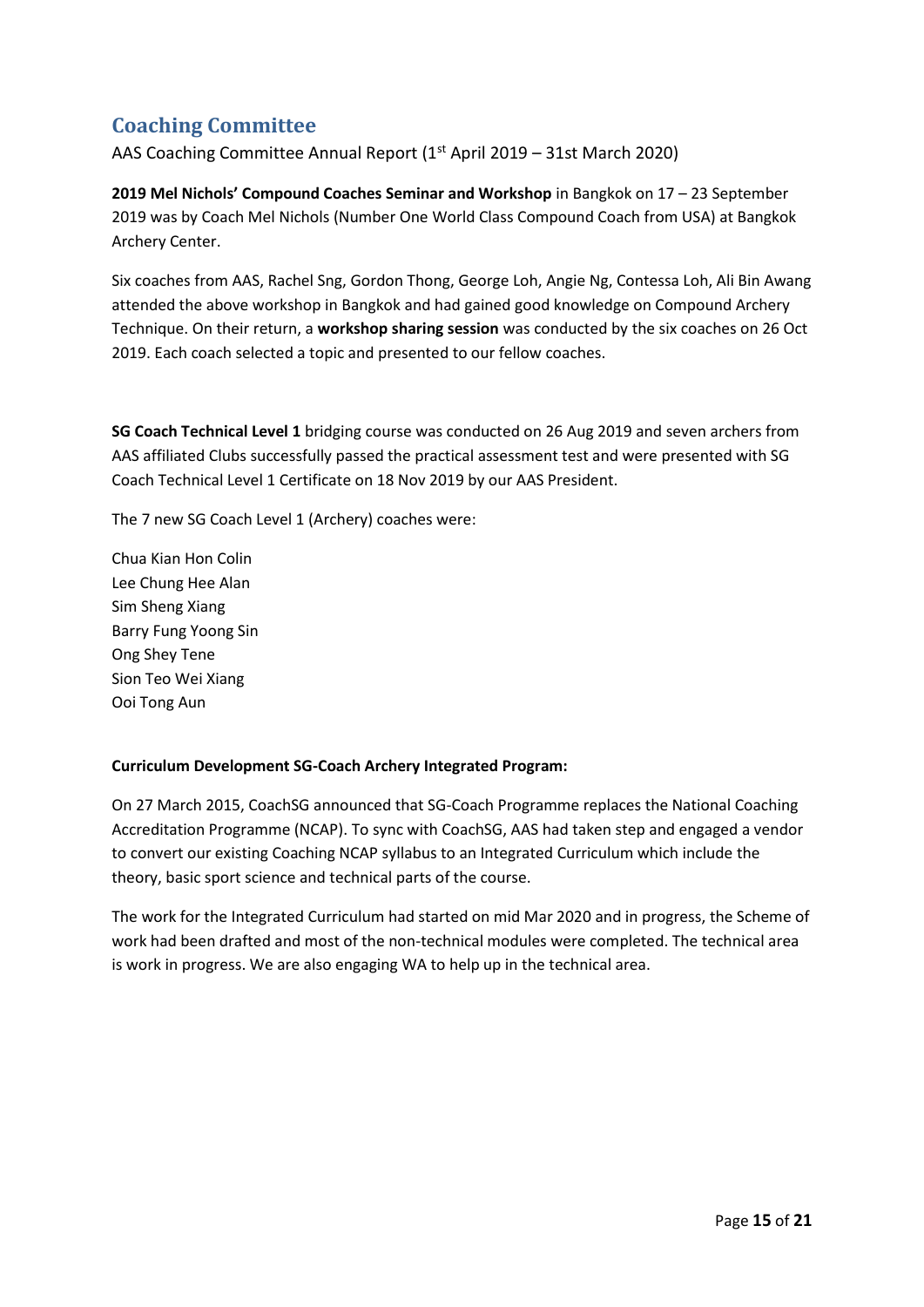## <span id="page-16-0"></span>**Judge Committee**

AAS Judges Committee Annual Report (1st April 2019 – 31st March 2020)

#### **Introduction**

The autonomous five members judges committee (JC) comprises of Mr. Leong F K, Mr. David Tan, Mr. Eugene Chaim, Mr. Patrick Leong and Mr. Khor Jia Min continued to serve in the JC from 1<sup>st</sup> April 2019 till to-date. The composition of the JC is well balanced with International Judge (IJ) taking the leadership roles and the members consist of two Continental Judge (CJ) and a National Judge (NJ) which can ensure that the CJs and NJs needs are not neglected. To date we have a team of 22 accredited judges (5 IJ, 4 CJ, 12 NJ and 1 NJc). The Judges Committee reports to the AAS Exco and the Management Committee through the MC and general meeting.

#### **Main roles and responsibilities of the Judges Committee**

- To inform and update the AAS judges on all matters relating to Judging within WA.
- To maintain a register of a Judges within AAS.
- To organize national judge training course, maintain and monitor the Judge's training.
- To appoint Judges to National Tournaments as required.
- To organize refresher training and workshop for judges and coaches.
- To investigate any complaint made against a Judge and take the necessary action when requested by the AAS.
- To resolve the queries of Judges pertaining to problems which arise when applying the rules and to make referrals or recommendations to other Committees which involve clarification of the rules or misinterpretation of the rules.

#### **JC Activities (1st April 2019 to 31st March 2020)**

During the reporting period, the committee has been working on business as usual, like conducting refreshers training, coaches' workshop, appointing judges for local events, updating the Judges when updates are available and replying to question relevance to judging.

The committee has met three times. The meeting gives us time to look back over what has happened and consider any changes to judging which may need to be applied. We discussed on our work plan and how to bring up the standard of our national judges. The committee needs to ensure that the judges are completely focused, alert and knowledgeable of all the competition procedures/rules, at all stages of a competition. To achieve this the Judges committee will update all judges on new updates of the rules, establish a re-accreditation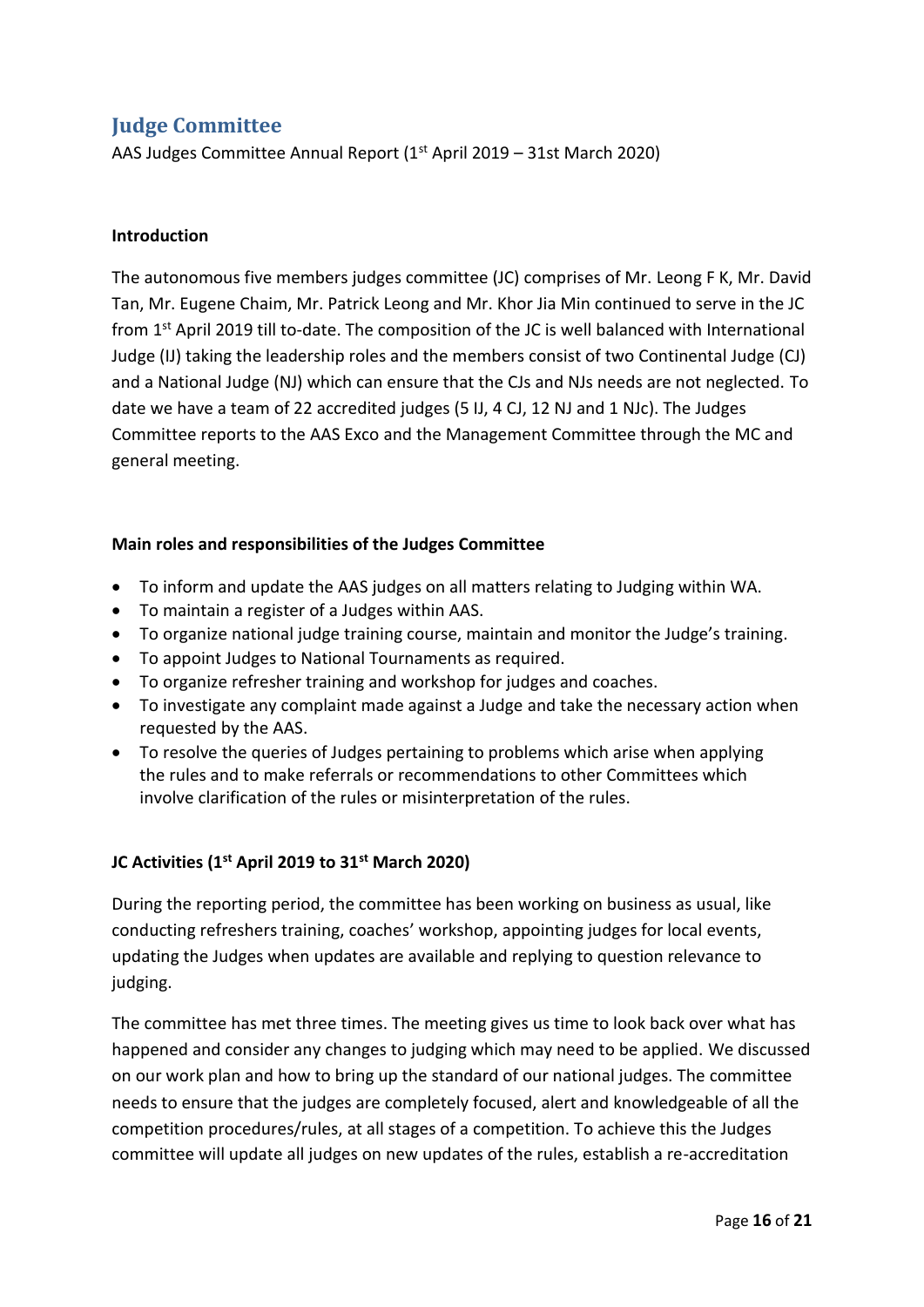procedure for our national judges, prepares judging refresher training and organize reaccreditation test.

We also discussed about hosting the international judges conference in Singapore

In the first half of the work year, the Judges committee has successfully held a Judges refresher training and a coaches' workshop on WA rules. The second coaches' workshop and the national judges training course was cancelled due to poor response. It was unfortunate the second Judges refresher training scheduled in March 2020 had to be cancelled due to the COVID-19 pandemic.

#### **JC Meetings**

12 April 2019, 7.300 pm, Fortune Centre. Attendance: Leong FK, David Tan, Patrick Leong, Khor JM and Eugene Chiam.

7 August 2019, 7.30 pm, Blk 269B Queen Street(Coffee shop) Attendance: Leong FK, David Tan & Eugene Chiam.

7 December 2019, 3.30 pm, NTFGH (Kopitiam) Attendance: Leong FK, David Tan, Patrick Leong & Eugene Chiam.

#### **IJ Meeting**

22 January 2020, 7.30 pm, SportSg Office. Attendance: Frankie Hoong, Leong FK, Angelina Chan, David Tan & Pecilius Tan

#### **List of events sanctioned events officiated by our Judges Local events officiated**

April 25-26 – Interschool Archery competition, Toa Payoh Stadium. May 27 – Coaches Workshop, Team Nila Room, SportSG June 25 – Judges Refresher Training, SportCare Room, SportSG June 1-2 June – NUS indoor, NUS Multipurpose Sports Hall July 6-7 – SYOF Archery Competition, Bukit Gombak Stadium July 25-26 – Interschool Archery competition, Toa Payoh Stadium. July 6-7 – SYOF Archery Competition, Bukit Gombak Stadium August 3-4 – Pesta Sukan Archery Competition, Toa Payoh Stadium September – Singapore Archery Open 2019, Bukit Gombak Stadium October 12-13 – Polite Games, Singapore Polytechnic Sport Complex February 2020 – AAS Trial (Asia Cup), Bedok Archery Range

#### **International events officiated**

April 10-16 – 5<sup>th</sup> Fazza Para Archery Championships, Dubai (Leong FK) May 6-12 – Archery Cup Stage 2, Shanghai, China (Angelina Chan) June 3-9 – World Para Archery Championships, 'S-Hertogenbosch, Netherlands (Leong FK) June 10-16 – World Archery Championships, 'S-Hertogenbosch, Netherlands (Leong FK)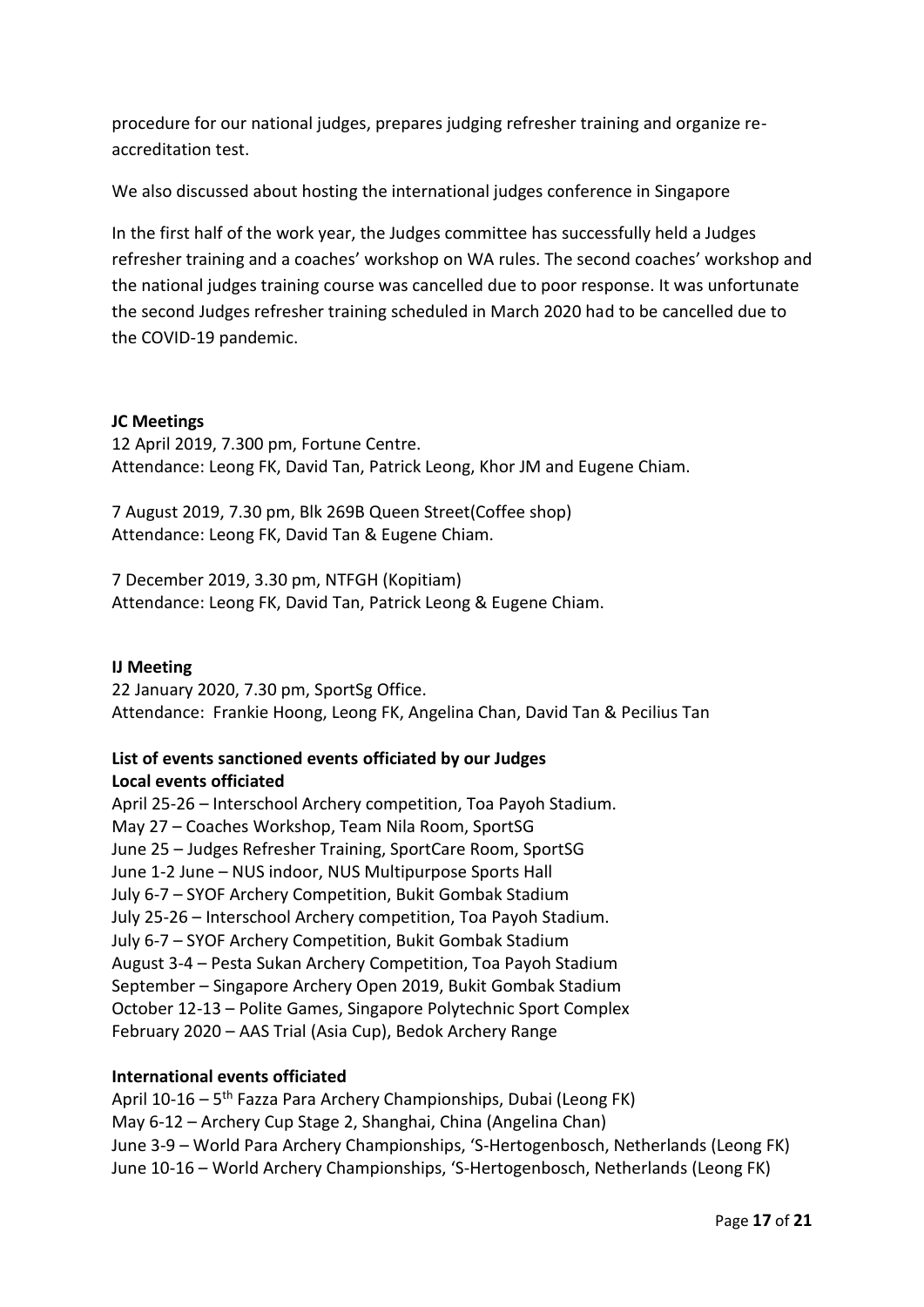July 11-18 – Ready Steady Tokyo (Olympic Test event), Tokyo, Japan (David Tan) August 1-7 – Asia Cup Stage 2, Taipei, Chinese Taipei (Pecilius Tan) August 19-25 – World Youth Championships, Madrid, Spain (David Tan) November 9-10 – Asian Outdoor Championships, Bangkok, Thailand (Frankie Hoong) November 22-28 – Archery Indoor World Series, Macau, China (Leong SC) December 5-9 – Sea Games, Clark, Philippines (Awang Ali) December 5-9 – South Asian Games, Kathmandu, Nepal (Frankie Hoong) March 8-15 – Asia Cup – WRT stage 1, Bangkok, Thailand (Frankie Hoong & Khor Jia Min)

#### **International Appointments held by our IJ**

David Tan – Member, Finance and Audit Board, World Archery Frankie Hoong – Chairman, Judges Committee, World Archery Asia Frankie Hoong – Member, Judges Committee, SEA Archery Federation Leong Fai Keong – Member, Technical and Target Archery Committee, SEA Archery Federation

#### **Conclusion**

The AAS JC plan continues to focus on the supporting AAS activities. The education and formation of new judges will always remain two important factors of the Judges Committee work program. In addition to educating our present Judges we also need to build cooperation with our member and continental associations, in order to promote judging for younger people, both by finding talents and to give them practice in local and continental events.

We will continue to organize National Judges training course, Judges refresher training and coaches' workshops once the restrictions for gathering are lifted.

While we are doing all that we can do to raise the knowledge of our national judges so as to enable them to attain the International judge status, their growth is dependent on their own diligence and the support from the Association.

The AAS Judges Committee would like to thank all our National Judges (including International and Continental Judges) who have done a remarkable job at our local events in the last year ( $1<sup>st</sup>$  April 2019 to 31 $<sup>st</sup>$  March 2020). We would also like to thank all the Exco</sup> Members, affiliates and coaches for their understanding, support and co-operation.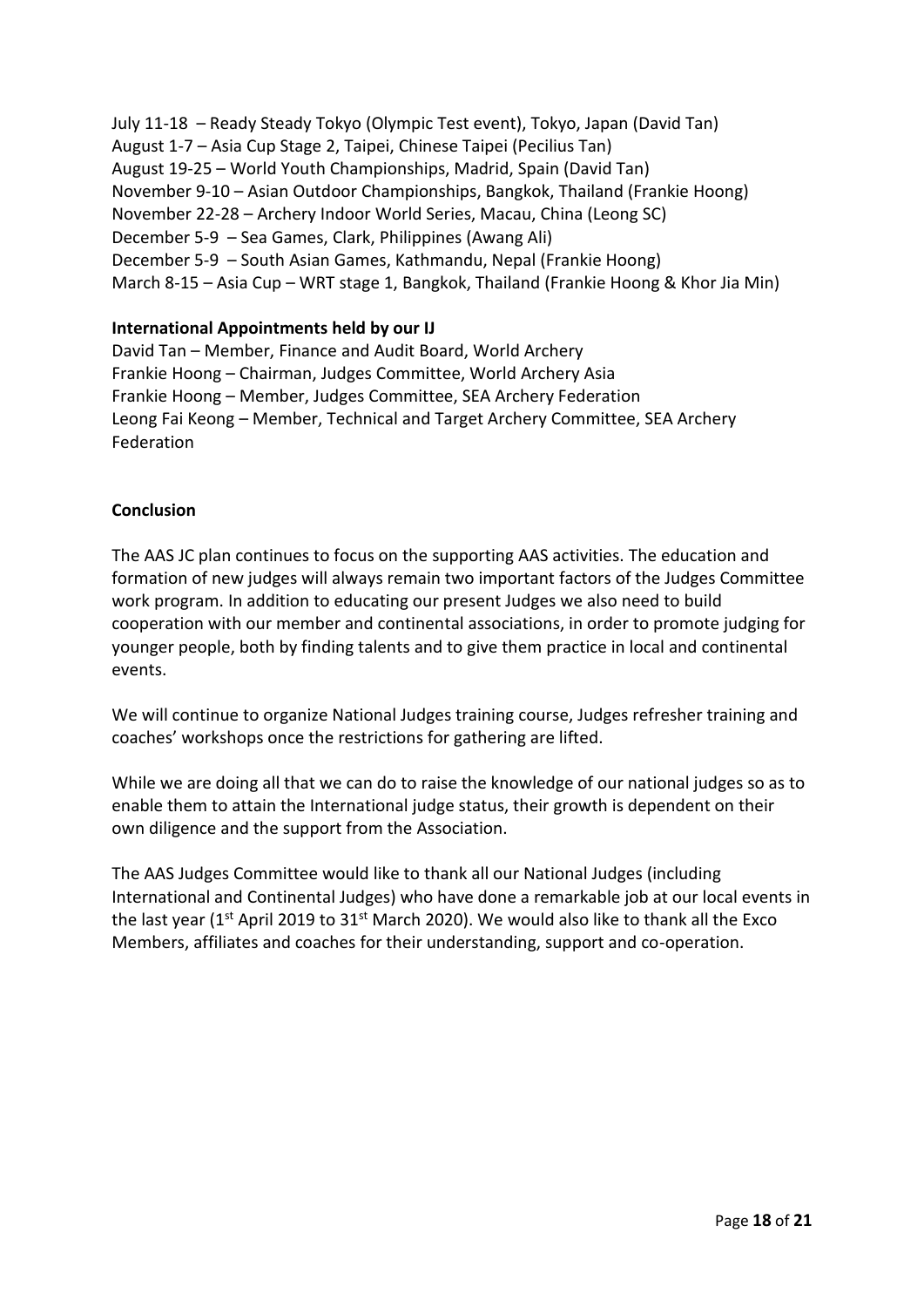# <span id="page-19-0"></span>**The Year Ahead**

### <span id="page-19-1"></span>**Future plans**

With COVID-19 causing much disruption to the sporting scene, we would like to be able to start everything again on a fresh start for 2020-2021. By getting a coach in, we would like to start development programs to groom more archers for the next few upcoming major games.

### <span id="page-19-2"></span>**Acknowledgement**

All photographs used in this report were taken by Kelly YUEN.